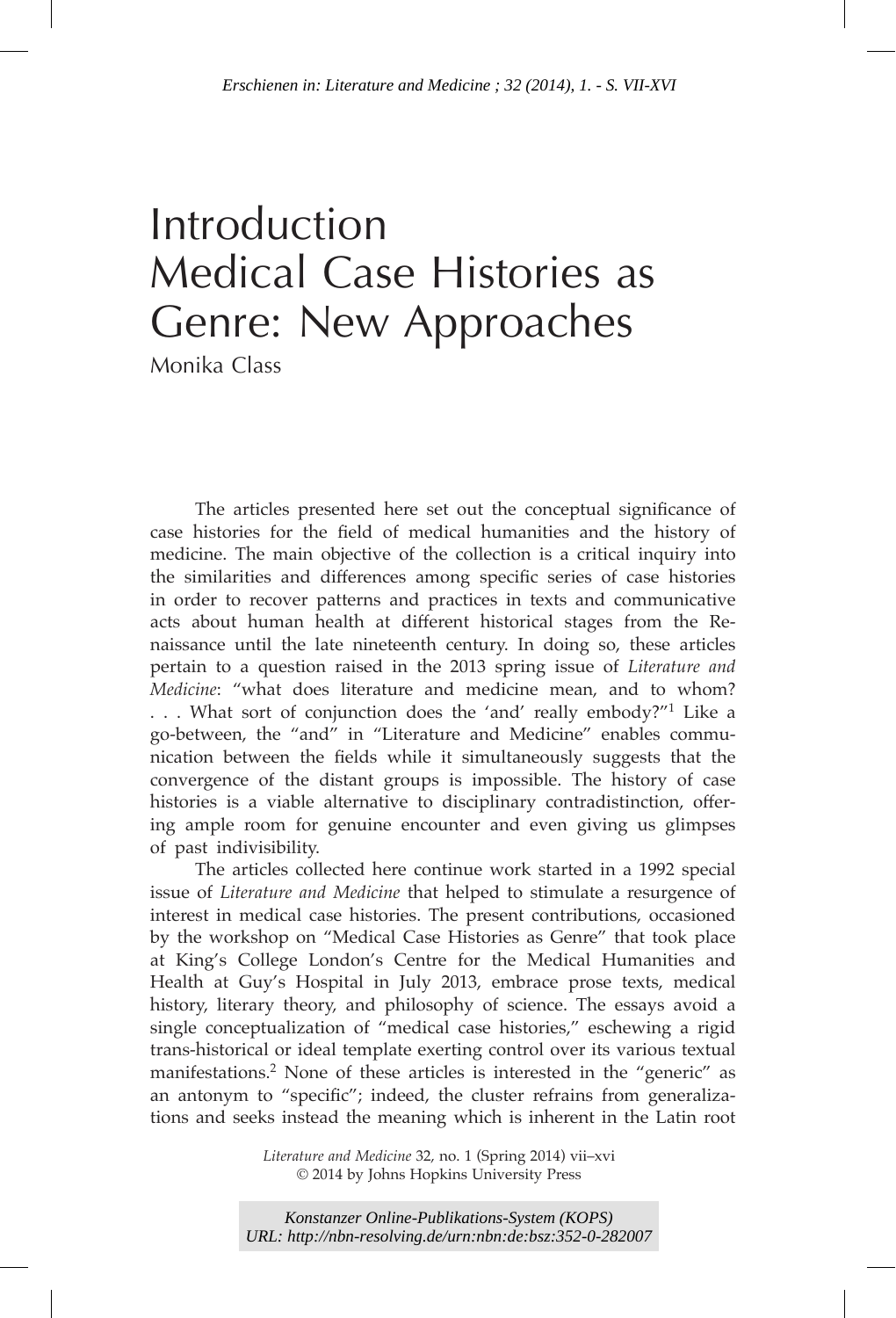viii INTRODUCTION

"gen" (to beget, to be born, to come into being) that links "generic" with "generate" and "engender.<sup>"3</sup> In this regard, the present contributions deviate from the special issue of 1992. Editors Joanne Trautmann Banks and Anne Hunsaker Hawkins then equipped readers with an understanding of the "standard form (with variations, of course) that has served medicine for decades," consisting of "a statement of the chief complaint, . . . the history of the present illness, past medical history, review of systems, family history, and social history, and end[ing] with the results of the physical examination and laboratory tests."<sup>4</sup> The present collection does not pose their question "what is a medical case history?" Instead, these contributions deal with different epochs in the history of medical record taking, and discuss evolving, changing, or decaying features of medical case histories. The cluster supports the notion put forward in Gianna Pomata's article in this issue: case narratives, as the well-known Hippocratic *Epidemics* suggests, have existed in "embryonic" variations and since the Renaissance in full-fledged case collections and thus over a longer time (and as part of a larger number of different cultures) than commonly assumed; indeed, Pomata draws attention to the fact that medical case histories were certainly there prior to the end of the eighteenth century when written records became fully instrumental in "the professional institutionalization of medicine."<sup>5</sup> Examining several episodes in the history of medical observations, ranging from antiquity to the nineteenth century, these articles all find case histories to be dynamic rather than stable structures.<sup>6</sup>

#### Genre as Multidisciplinary Method

Some might say that "no concept is more fundamental to literary study than genre."<sup>7</sup> But our use of the term "genre" does not proffer a lesson in literary studies for historians and sociologists of medicine or vice versa.8 Such an approach might indicate rivalry, competition, and disciplinary boundaries in ways that Wolf Lepenies's *Between Literature and Science* has outlined.9 In the spirit of Immanuel Kant's *Conflict of the Faculties* (*Streit der Fakultäten*), Lepenies conceived of sociology as a third culture that erupted from the clash of literature and science, revealing the fundamental role of competition over academic reputation in the constitution of academic disciplines. This sense of disciplinary contest has played a part in the ongoing consolidation of the medical humanities as a field. In his 1981 article on the state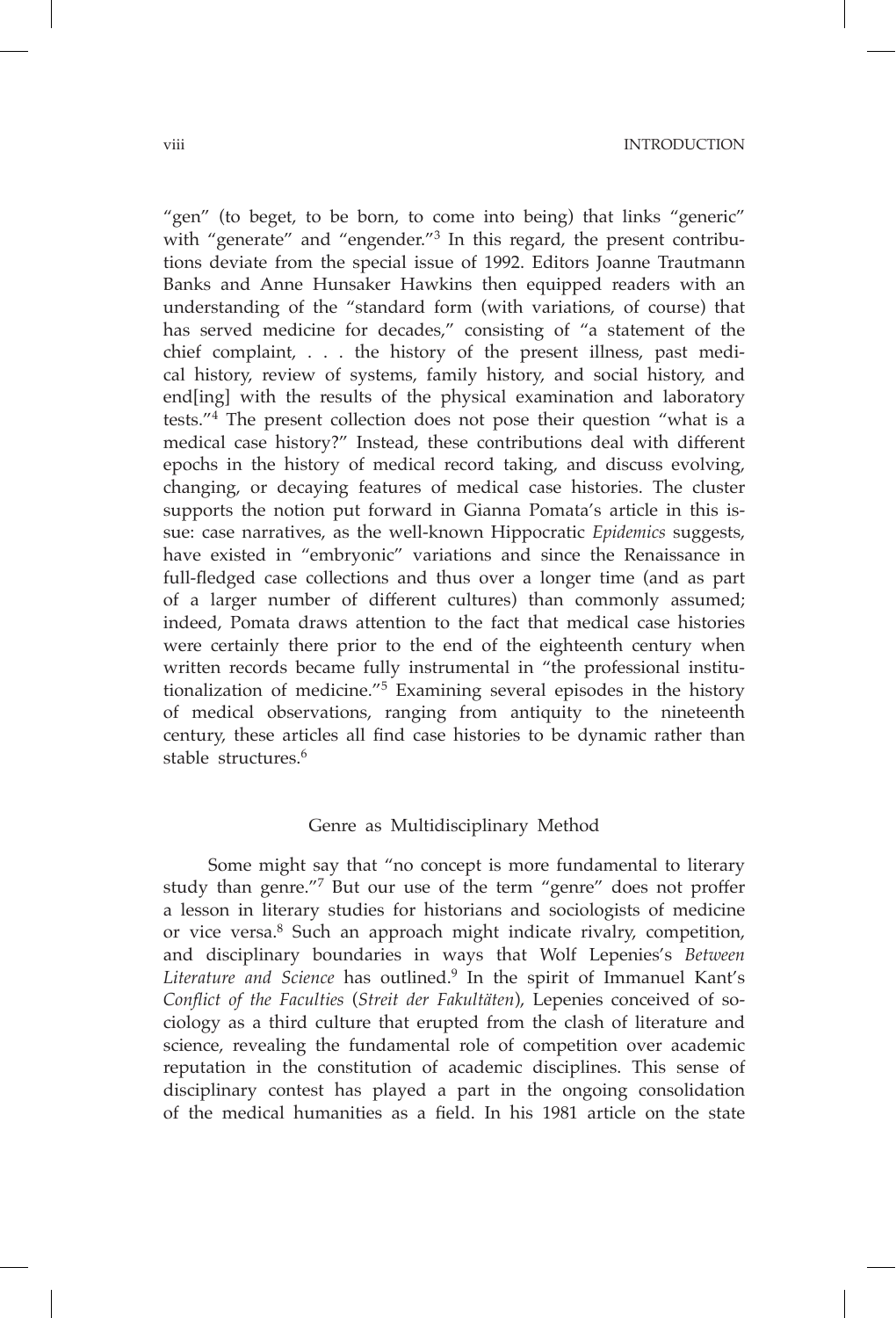of affairs of literature and medicine, George Rousseau gauged the development of the field against that of literature and science, noting that the "irony of this contrast  $\ldots$  [was] that medicine surely ha[d] far more than science to offer literature and vice versa."<sup>10</sup> Without denying the productive implication of competition or the need for historical differentiation here, the present articles examine case histories as an alternative to disciplinary antagonism. Rather, the study of case histories enhances our understanding of the elusive meaning of the "and" in "Literature and Medicine," for case histories are and were a feature of many disciplines, including medicine, ethics, theology, law, anthropology, sociology, economics, and literature.

Similarly, twentieth- and twenty-first-century studies of genre combine a wide range of disciplines. In the twentieth century, the early work of the Bakhtin school did much "to connect genre to discourse and to pragmatics."<sup>11</sup> Drawing on Mikhail Bakhtin's concept of "speech genres,"<sup>12</sup> Tzvetan Todorov proclaimed in *Genres in Discourse*: "there is not an abyss between literature and what is not literature $[j]$ ... literary genres originate, quite simply, in human discourse."<sup>13</sup> Todorov's work constitutes one of the many connections of Russian Formalism with the movement that came to be known as structuralism. Thinkers spearheaded by Marx, Levi-Strauss, Barthes, Foucault, and Bourdieu expanded the inquiry into patterns of texts, genres, languages, kinsystems, and so on into a range of methodologies for certain strands in philosophy, history, anthropology, sociology, and the philosophy of science.<sup>14</sup> Ian Hacking, for instance, notes that "the work of [Thomas] Kuhn's final years can be said to be engaged in the logical syntax of the language of science."<sup>15</sup> The present uses of the term "genre" draw on this far-reaching legacy of structuralist and formalist approaches. At the same time, the contributors deliberately refrain from drawing a line, or taking sides, between structuralism and poststructuralism as if the pairing designated an inevitable choice between continuity, "discrete" units, "perfect" and "mystified" structures in the interest of "knowledge" and "truth" on the one hand and discontinuity, "messy interactions," and "misfiring events" in the interest of relativism on the other hand.<sup>16</sup> Rather, these articles unpack the contradictory nature of emerging or decaying structures during various stages in the history of recorded medical observations, independent of such obsolete labels as "poststructuralism" in the twenty-first century.

The common take on "genre" in this joint publication revolves around the simple view that form is content. This includes morphological concepts of genre, such as Franco Moretti's *Graphs, Maps, Trees*, which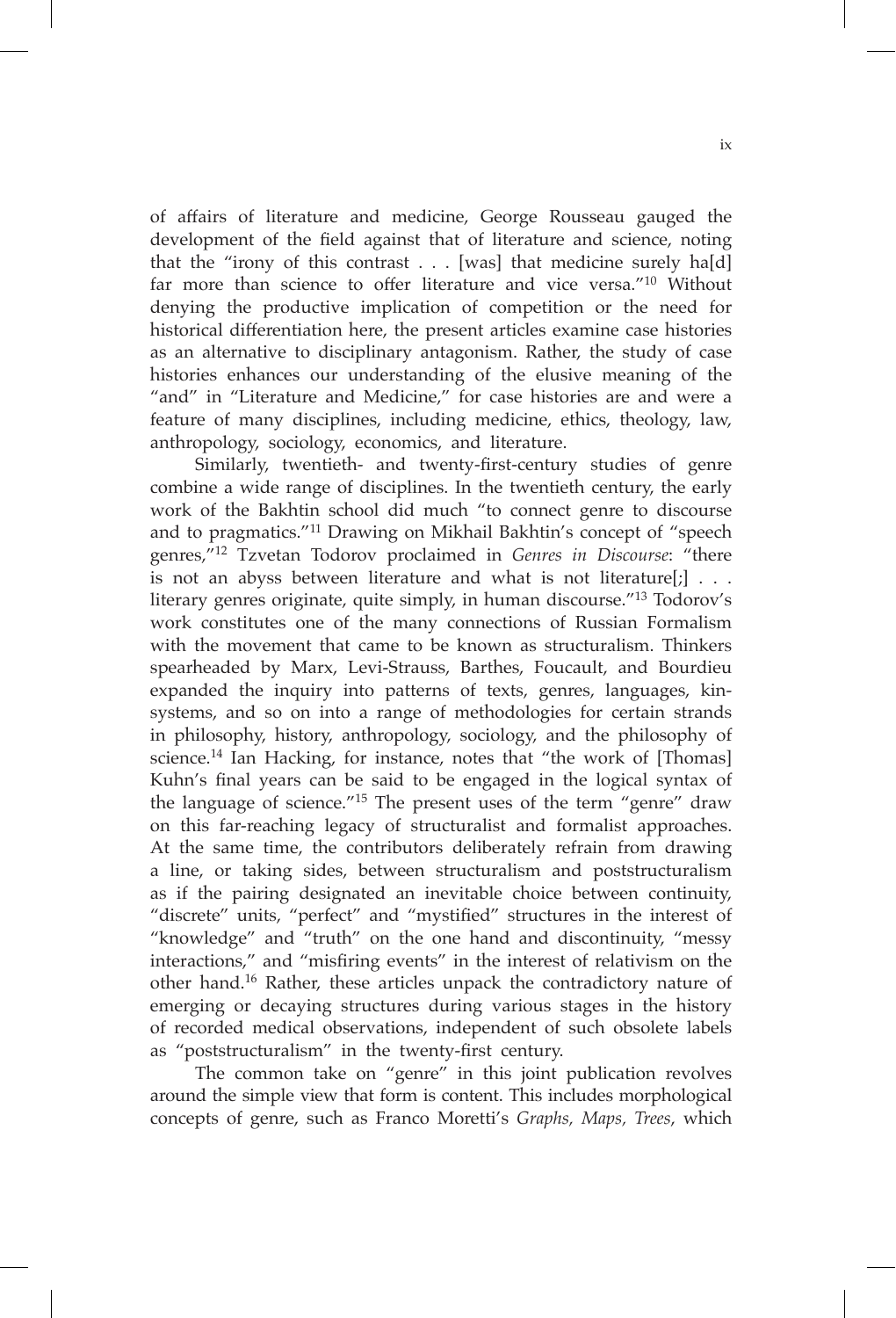x INTRODUCTION

likens the development of textual forms to biological evolution, as well as structural conceptions of genre.<sup>17</sup> Regarding the latter, Nicolas Pethes notes that some scholars have drawn on Niklas Luhmann's systems theory in order to reach a structural understanding of genre.<sup>18</sup> The basic idea is that texts are shaped by certain expectations that professional communities of writers and readers (medical, literary, etc.) gain from previous experience with similar texts. In consequence, every "new" text either confirms or deviates from these expectations. The articles here trace such confirmations and departures in the production and reception processes of cases. Similarly, continuities and discontinuities are salient, which brings us to an important point of contradistinction to Michel Foucault's take on medical observation and case writing.

## New Trends

The work here builds partly on a growing trend in the study of medical history led by Gianna Pomata and John Harley Warner.<sup>19</sup> It examines the ways in which continuities and discontinuities in the patterns of medical writing produce meaning and knowledge. Though a highly influential modern medical style of reasoning, case histories are not just verifiable or falsifiable references to the world outside the text.20 They also convey *performative* elements that consist in bringing a state of affairs into existence.<sup>21</sup> This idea finds expression in the writings of late eighteenth-century physician Marcus Herz, who noted that medical case histories are a matter of conscience and philanthropy because they "write experience into the world" ("Erfahrungen in die Welt hineinschreiben").<sup>22</sup> While the present contributors agree to disagree on the importance of the work of Foucault, none of their contributions concurs with Foucault's post-1968 position insofar as they do not express an interest in the operation of language and text formats that is consistently founded on the rejection of certain schools of thought. Foucault's *History of Sexuality*; *Discipline and Punish*; and *Birth of the Clinic* all argue against "humanism and the privileging of subjectivity; [against] hermeneutics/historicism and the privileging of understanding; [against] dialectics and the privileging of teleology, [and against] psychoanalysis and its privileging of a primal lack."<sup>23</sup> Given that the present articles jointly engage with the foreign country that the past has become (to borrow from L. P. Hartley's *The Go-Between*), they take account of the above-mentioned schools of thought from sympathetic as well as critical vantage points, without privileging discontinuities over continuities, institutions over individuals, or contingency over teleology.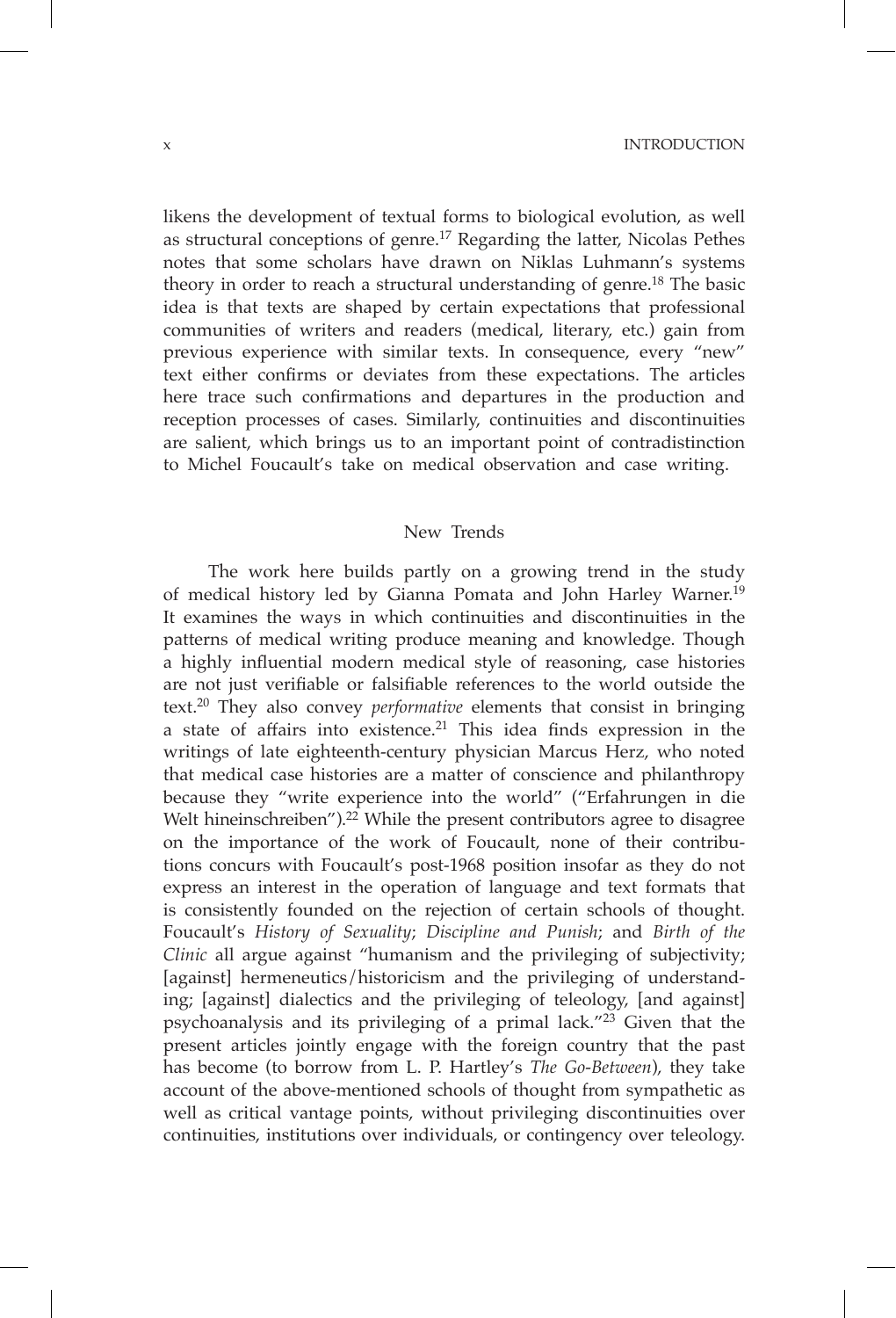## Continuity in the Histories of Medical and Legal Cases

With regard to such continuities, three of the present articles discuss the relation between legal and medical case collections. As stated in the beginning of *The Archaeology of Knowledge*, Foucault focused on recovering discontinuities of concepts and practices that included medical cases, and this bias appears to have affected his analysis of the medical case. In *Discipline and Punish,* he detected an alleged rupture between medical cases and casuistry or jurisprudence: "The examination, surrounded by all its documentary techniques, makes each individual a 'case': a case which at one and the same time constitutes an object for a branch of knowledge and a hold for a branch of power. The case is no longer, as in casuistry or jurisprudence, a set of circumstances, defining an act and capable of modifying the application of the rule."<sup>24</sup> In Foucault's view, only legal cases can function as exemplars; only they are capable of modifying the norm, whereas medical cases are limited to the instantiation of pathologies.25 The articles by Pomata, Pethes, and Class help to revise this Foucauldian assumption and recover lasting connections between legal and medical practices in record taking.

## Some Basic Functions of Cases

In the growing body of scholarship about medical case histories, three interrelated functions of cases have become key.<sup>26</sup> First of these is the propaedeutic function of cases, of collections collated either outside of, or as a preparation for, a scientific model. As such, cases usually represent a kind of empirical foundation for the induction of knowledge and theories. The second function is bound up with the relation of the particular and the universal, with the particular serving as an example of the universal (instantiation). This type designates perhaps the most common understanding of the function of medical case histories. The *Lexikon für Literatur und Medizin* (*Dictionary for Literature and Medicine*), for instance, defines the medical case narrative as the particular manifestation of a customary disease.<sup>27</sup> However, a third type pertains to those situations in which the particular and the universal do not coalesce, that is, when the case does not match up with a customary disease. This kind of case points to a singularity that may trigger modification of a system or a new hypothesis.28 Bound up with all three functions is the distinction between example versus exemplar, the mere subordination of a particular under a universal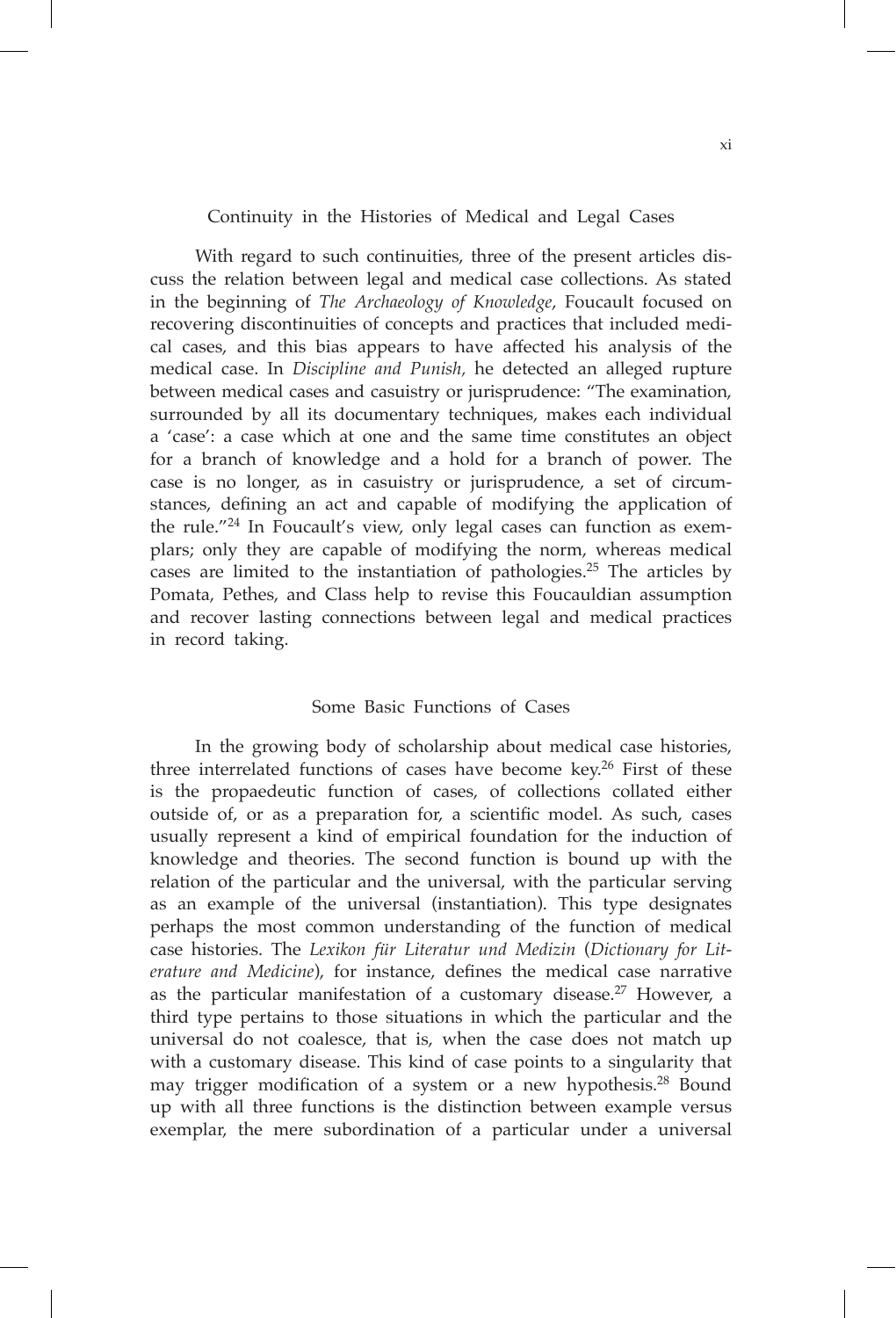xii Introduction

(example) versus a very best and particularly instructive example (exemplar).<sup>29</sup> This distinction has played an important part in functional analyses of the case.<sup>30</sup>

## A Short Outline

The present joint collection continues these discussions. It does so, however, without adhering to these types of functions as separate or rigid categories. Instead, the following articles are dedicated to the exploration of the inexhaustible diversity of medical case narratives and aim mainly to open up new questions. In "The Medical Case Narrative: Distant Reading of an Epistemic Genre," Pomata distinguishes between literary and epistemic genres. She argues that we should consider the medical case history as an epistemic genre, that is, a genre directly related to cognitive practices. Adopting Franco Moretti's evolutionary notion of genres, she calls for a long-term approach to the history of the case narrative in pre-modern cultures, highlighting in particular its connection with two other epistemic genres, the commentary and the medical recipe. Building on Pomata's "epistemic genre," Nicolas Pethes argues that case histories are more than just another genre. As inherently cross-disciplinary, he suggests, case histories work against the idea of "genre" as generalizing typologies. Focusing on German literature between 1750 and 1850, Pethes challenges established views regarding the relationship between literary case narratives and the semantics of individuality. Zooming in on a particularly significant figure for late eighteenth-century medical humanities, Monika Class reconsiders the relation of Karl Philipp Moritz's notion of aesthetic autonomy and his extensive collection of psychological case narratives in the *Magazine for Empirical Psychology* (1783–1793), contending that Moritz's appeal to consider observations of people as ends in themselves, and not as means to a new science project, played a crucial role in his conception of the aesthetic notion of "uselessness."

Moritz's observations on people's way of walking also feature in next article. Brian Hurwitz shows how clinical and urban observations contribute to the case descriptions of James Parkinson's *Essay on the Shaking Palsy* (1817). Hurwitz elucidates the way two observational fields and descriptions from existing classificatory schemata are fused together in the compound narrative of the malady in the *Essay,*  which enabled Parkinson to depict a long and complicated trajectory of involuntary movements as a single disease. Despite the lack of an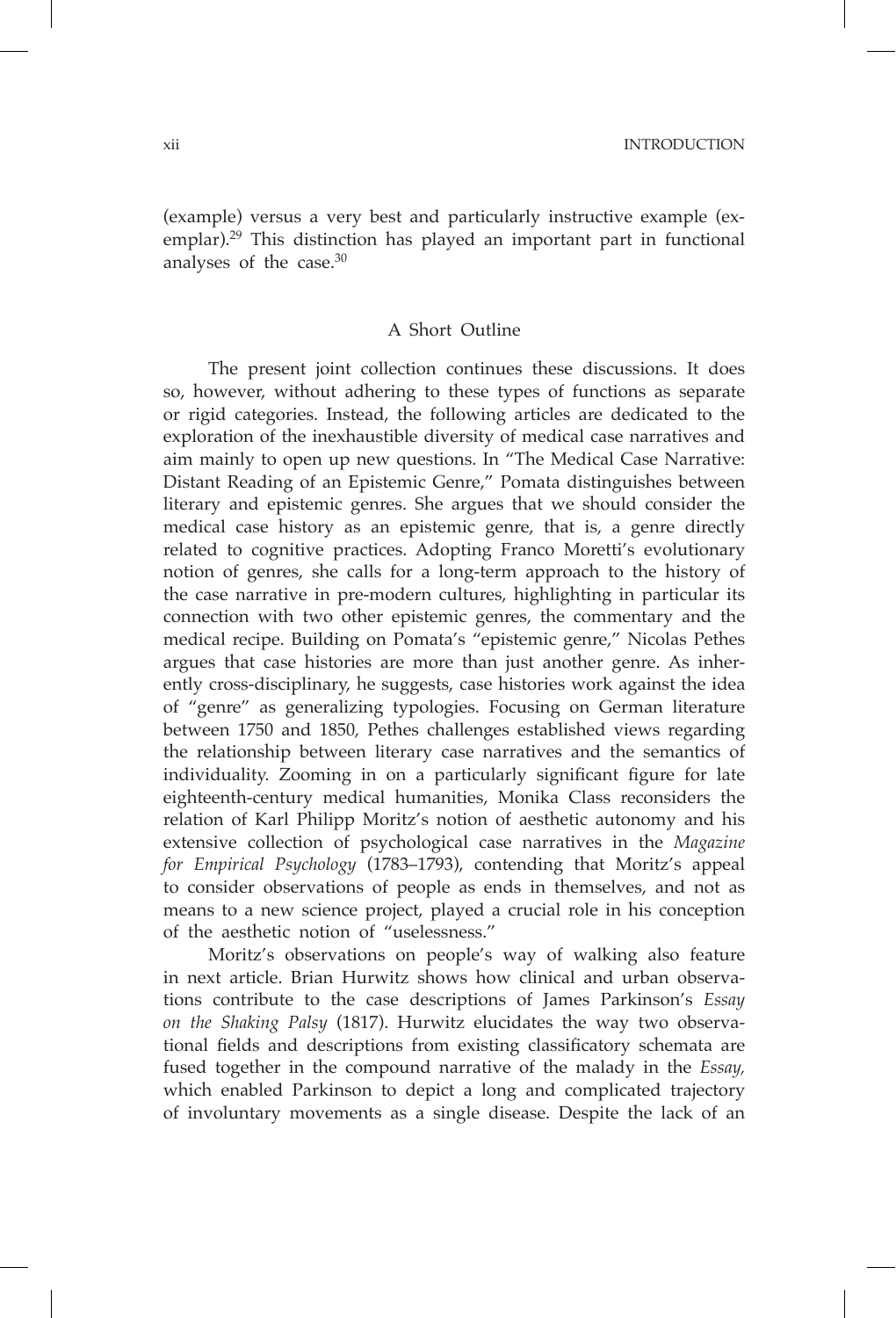etiological account and without secure clinico-pathological correlations, or a definitive treatment, Parkinson made the disorders of trembling, posture, and gait cohere narratively, embedding his description of a new disease profile in a deeply affecting, sentimental style.

Analyzing rhetorical strategies, Meegan Kennedy examines the complex convergence of affecting symptomatology and cultural symbolism in descriptions of heart disorders during the Victorian era. Like Hurwitz, Kennedy recovers the affective dimension of medical writing, referring to a wide range of nineteenth-century cardiologists including William Stokes, John Williams, Robert Semple, and Arthur Samson. Kennedy argues that the unique nature of cardiac suffering causes Victorian physicians' writing on heart disease to turn to a romantic discourse, especially the sensational, sentimental, or sympathetic language describing the "distress" of both patient and physician. All of the present articles endeavor to enhance our understanding of the question of how such short prose formats as medical case histories managed (and manage) to negotiate the gulf between the often uncontrollable conditions of human life and our desire to cure and be cured, to care and be cared for, and to know and make sense.

## **NOTES**

1. Belling, "Preface," vii. In the same spirit, Ludmilla Jordanova's review article "And?"discusses the nature of the "and" in "art and science"/"art and medicine."

2. See Frow, *Genre,* 23.

3. Bruno, *Kant's Concept of Genius*, 9.

4. Banks and Hawkins, "Editors' column," vii.

5. Epstein, "Historiography," 23.

6. "The perception that literary genres are dynamic rather than static—that they change and 'evolve' across time—is the single most important factor separating modern from earlier genre theory" (Duff, *Modern Genre Theory*, 232). See also Fowler, *Kinds of Literature*, 170.

7. Harpham, "Genre," 1635*.*

8. See Turner, "Lessons," 578.

9. Lepenies speaks of literature's "assault on sociology" in the fight over "adequate reproduction of the 'prose of everyday circumstances,'" *Between Literature and Science*, 14.

10. Rousseau, "Literature and Medicine," 406. Rousseau revised this position in his 2011 essay "Medicine" (*Routledge Companion to Literature and Science*).

11. Reynolds, "Review," 275. The seminal Bakhtin/Medvedev book, *The Formal Method in Literary Scholarship*, first published in Russian in 1928, was tellingly subtitled *A Critical Introduction to Sociological Poetics.* 

12. See Frow, *Genre*, 29–30.

13. Todorov, *Genres in Discourse*, 26.

14. See Turner, "Lessons from Literature," 580–81; Duff, *Modern Genre Theory*, 13, 22.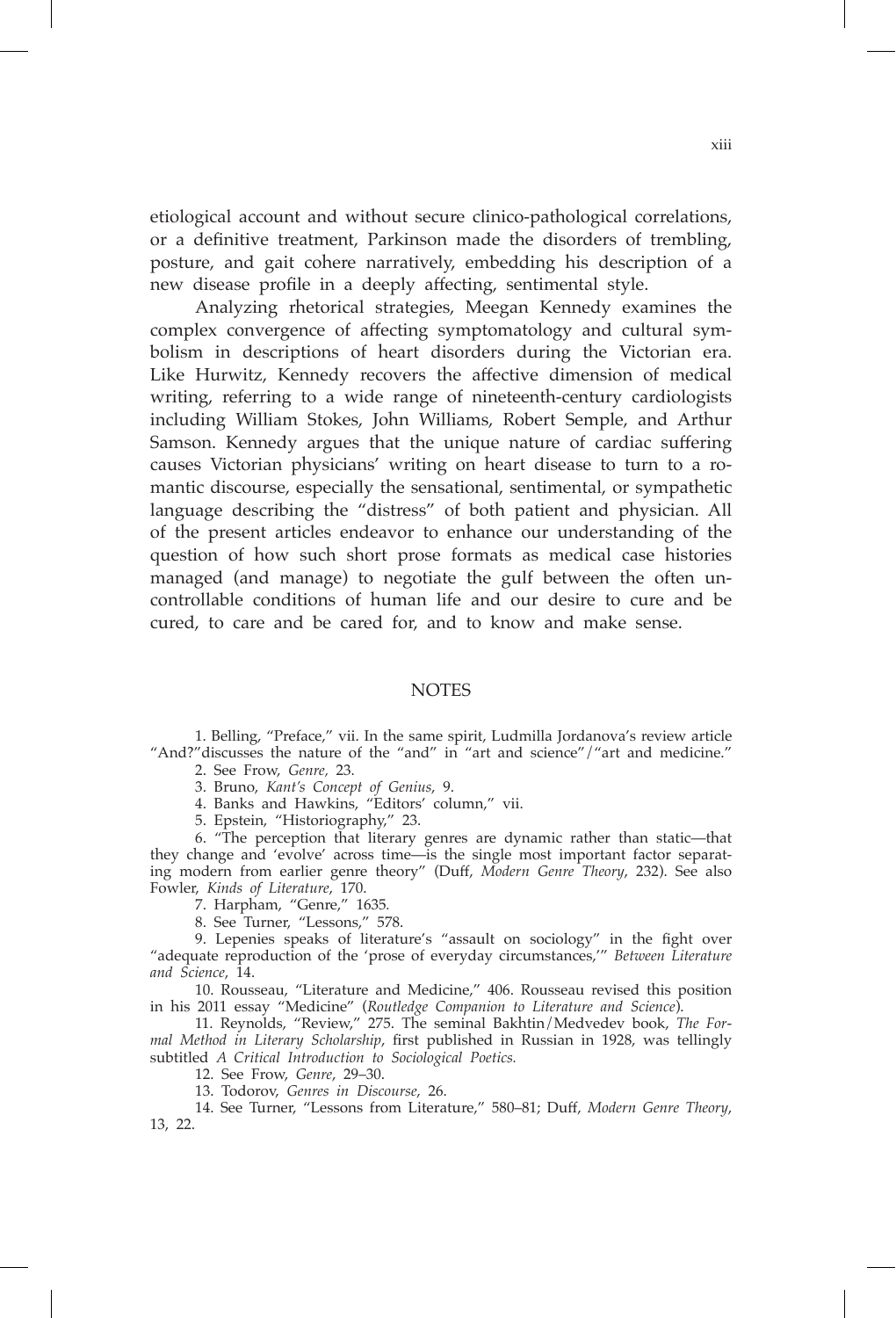15. Hacking, introduction to *Structure of Scientific Revolutions*, xxxiii.

16. During, *Foucault and Literature*, 17.

17. Moretti argues that "'temporary structures' is also a good definition for—genres: morphological arrangements that *last* in time, but always only for *some* time. Janus-like creatures, with one face turned to history and the other to form" (*Graphs, Maps, Trees*, 14). For a further morphological conception of genres, see Ryan, "On the Why, What, and How of Generic Taxonomy."

18. See Pethes's article in this cluster, and Voßkamp, "Gattungen als Literarisch-Soziale Institutionen." Genres are "recurrent patterns of language use [that] help to constitute the substance of cultural life . . . a conventional category of discourse based on large-scale typification of rhetorical action" (Miller, "Genre as Social Action," 163).

19. Gianna Pomata has published several seminal articles on "epistemic genres." See Pomata, "Sharing Cases"; "Observation Rising"; "Epistemic Genres." John Harley Warner currently works on the research projects "Vital Signs: Image, Identity, and the Aesthetic Grounding of Modern Medicine" and a study of the transformation of the hospital patient chart from the nineteenth until the twenty-first centuries, tentatively titled "Bedside Stories: Clinical Narrative and the Grounding of Modern Medicine" ("Narrative at the Bedside"). The cluster developed here is not concerned with the shifts in subject-positions between doctors and patients in medical training that Rita Charon calls an "aesthetic approach" (*Narrative Medicine*, 113).

20. See "Instructions for Authors: Case Reports": the editor presents case reports as "practice-based evidence"; Hacking, *Historical Ontology*, 180–81.

21. See Austin, "Performative Utterances" (*The Norton Anthology of Theory*, 1429). 22. Leder, *Die Grenzgänge*, 51–52.

23. During, *Foucault and Literature*, 17–18; 10.

24. Foucault, *Discipline and Punish*, 191.

25. See John Forrester, "If *p*, then what?" 12–13.

26. For medical case histories this body of scholarship includes: Hurwitz, "Form and Representation"; Kennedy, *Revising the Clinic*; Martus, ed. *Fallgeschichten: von Dokumentation zu Fiktion* (Case Histories: From Documentation to Fiction, Special Issue, *Zeitschrift für Germanistik*); Behrens and Zelle, eds., *Der Ärtzliche Fallbericht*; Süßmann, Scholz, and Engel, eds., *Fallstudien*; Düwell and Pethes, eds., *Fall* – *Fallstudie Fallgeschichte*; Pethes, "Vom Einzelfall zur Menschheit"; Vasset, ed., *Medicine and Narration,* 15–44.

27. Jägow and Steger, *Literatur und Medizin*, 231.

28. The distinction between these functions is based on the following article: Völkel, "Rezension," 108–09.

29. An adequate explanation of medical cases as "exemplars" can be found in W. B. Cannon's pedagogic "The Case Method of Teaching Systematic Medicine," published in the *Boston Medical and Surgical Journal* in 1900: "the intent of the proposed case system is, in short, to give the students printed data from actual histories," 33.

30. See Jolles, *Einfache Formen* (Simple Forms), 177–78.

#### BIBLIOGRAPHY

*Der Ärtzliche Fallbericht Epistemische Grundlagen und textualle Strukturen dargestellter Beobachtung*. Edited by Rudolf Behrens and Carsten Zelle. Wiesbaden: Harrossowitz Verlag, 2012.

Bakhtin, M. M. and P. M. Medvedev. *The Formal Method in Literary Scholarship: A Critical Introduction to Sociological Poetics*. Translated by Albert J. Wehrle. Baltimore, MD: Johns Hopkins University Press, 1978.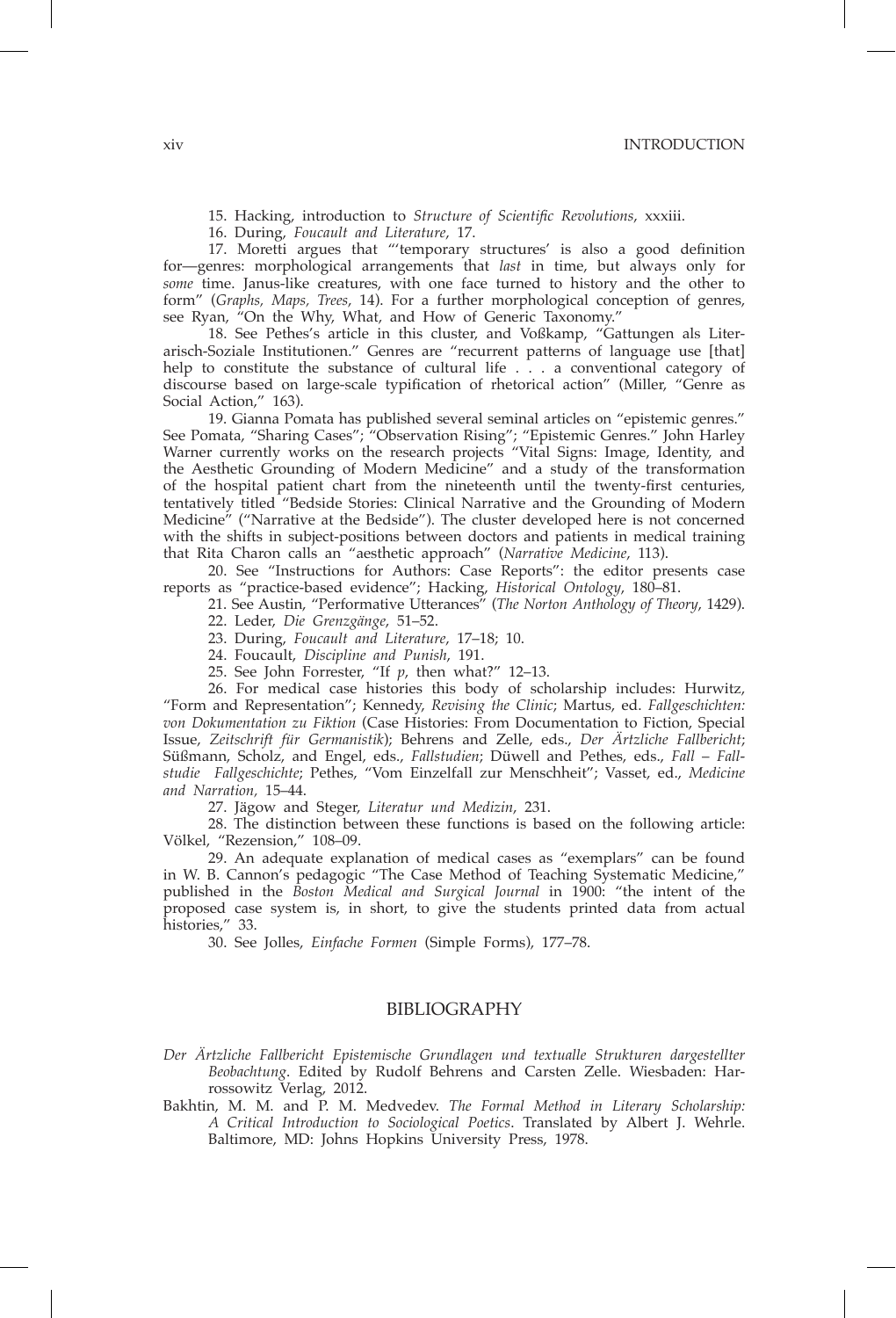- Banks, Joanne Trautmann, and Anne Hunsaker Hawkins. "Editor's Column," *Literature and Medicine* 11, no. 1 (1992): vii–xi.
- Bruno, Paul W. *Kant's Concept of Genius: Its Origins and Function in the Third Critique*. New York: Continuum, 2010.

Belling, Catherine. "Editor's Preface." *Literature and Medicine* 31, no. 1 (2013): vii–xii.

- Cannon, W. B. "The Case Method of Teaching Systematic Medicine." *Boston Medical and Surgical Journal* 142, no. 2 (1900): 31–36.
- Charon, Rita. *Narrative Medicine: Honoring the Stories of Illness*. Oxford: Oxford University Press, 2006.

Duff, David, ed. *Modern Genre Theory*. Harlow, Essex: Longman, 2000.

During, Simon. *Foucault and Literature: Towards a Genealogy of Writing*. New York: Routledge, 1992.

Düwell, Susanne, and Nicolas Pethes, ed. *Fall* – *Fallstudie* – *Fallgeschichte: Zur Theorie und Geschichte einer Wissensform*. Frankfurt: Campus, 2014.

- Epstein, Julia. "Historiography, Diagnosis and Poetics." *Literature and Medicine* 11, no. 1 (1992): 23–44.
- Forrester, John. "If *p*, then what? Thinking in Cases." *History of Human Sciences* 9, no. 1 (1996): 1–25.
- Foucault, Michel. *Archaeology of Knowledge.* Translated by A. M. Sheridan Smith. London: Routledge, 1989.
	- ———. *Discipline and Punish: The Birth of the Prison*. Translated by Alan Sheridan. London: Penguin, 1991.
- Fowler, Alastair. *Kinds of Literature: An Introduction to the Theory of Genres and Modes*. Oxford: Clarendon Press, 1992.
- Frow, John. *Genre*. New York: Routledge, 2006.
- Hacking, Ian. Introduction to *The Structure of Scientific Revolutions* by Thomas S. Kuhn. vii–xxxvii. Chicago: University of Chicago Press, 2012.

———. *Historical Ontology*. Cambridge, MA: Harvard University Press, 2002.

- Harpham, Geoffrey Galt. "Genre and the Institution of Research." *PMLA* 122, no. 5 (2007): 1635–643.
- Hurwitz, Brian. "Form and Representation in Clinical Case Reports." *Literature and Medicine* 25, no. 2 (2006): 216–40.
- "Instructions for Authors: Case Reports." *Journal for Medical Case Reports*, accessed December 27, 2013, *http://www.jmedicalcasereports.com/authors/instructions/casereport*.
- Jägow, Bettina von, and Florian Steger. *Literatur und Medizin: Ein Lexikon*. Göttingen: Vandenhoeck and Ruprecht, 2005.
- Jordanova, Ludmilla. "And?" *British Journal for the History of Science* 35, no. 3 (2002): 341–45.
- Jolles, André. *Einfache Formen: Legende, Sage, Mythe, Rätsel, Spruch, Kasus, Memorable, Märchen, Witz*. Leipzig: Forschungsinstitut für neuere Philologie, 1930.
- Kennedy, Meegan. *Revising the Clinic: Vision and Representation in Victorian Medical Narrative and the Novel*. Columbus, OH: Ohio State University Press, 2010.
- Leder, Christoph Maria. *Die Grenzgänge des Marcus Herz: Beruf, Haltung and Identität eines jüdischen Arztes gegen Ende des 18. Jahrunderts*. Münster: Waxmann, 2007.
- Lepenies, Wolf. *Between Literature and Science: The Rise of Sociology [Die Drei Kulturen]*. Translated by J. Hollingdale. Cambridge: Cambridge University Press, 1988. Original edition, Hanser, 1985.
- Martus, Steffen, ed. *Fallgeschichten* (Case Histories: Special Issue). *Zeitschrift für Germanistik* 19 (2009).
- Miller, Carolyn R. "Genre as Social Action." *Quarterly Journal of Speech* 70, no. 2 (1984): 151–67.
- Moretti, Franco. *Graphs, Maps, Trees: Abstract Models of Literary History*. New York: Verso, 2005.
- *The Norton Anthology of Theory and Criticism*. Edited by Vincent B. Leitch. New York: Norton, 2001.